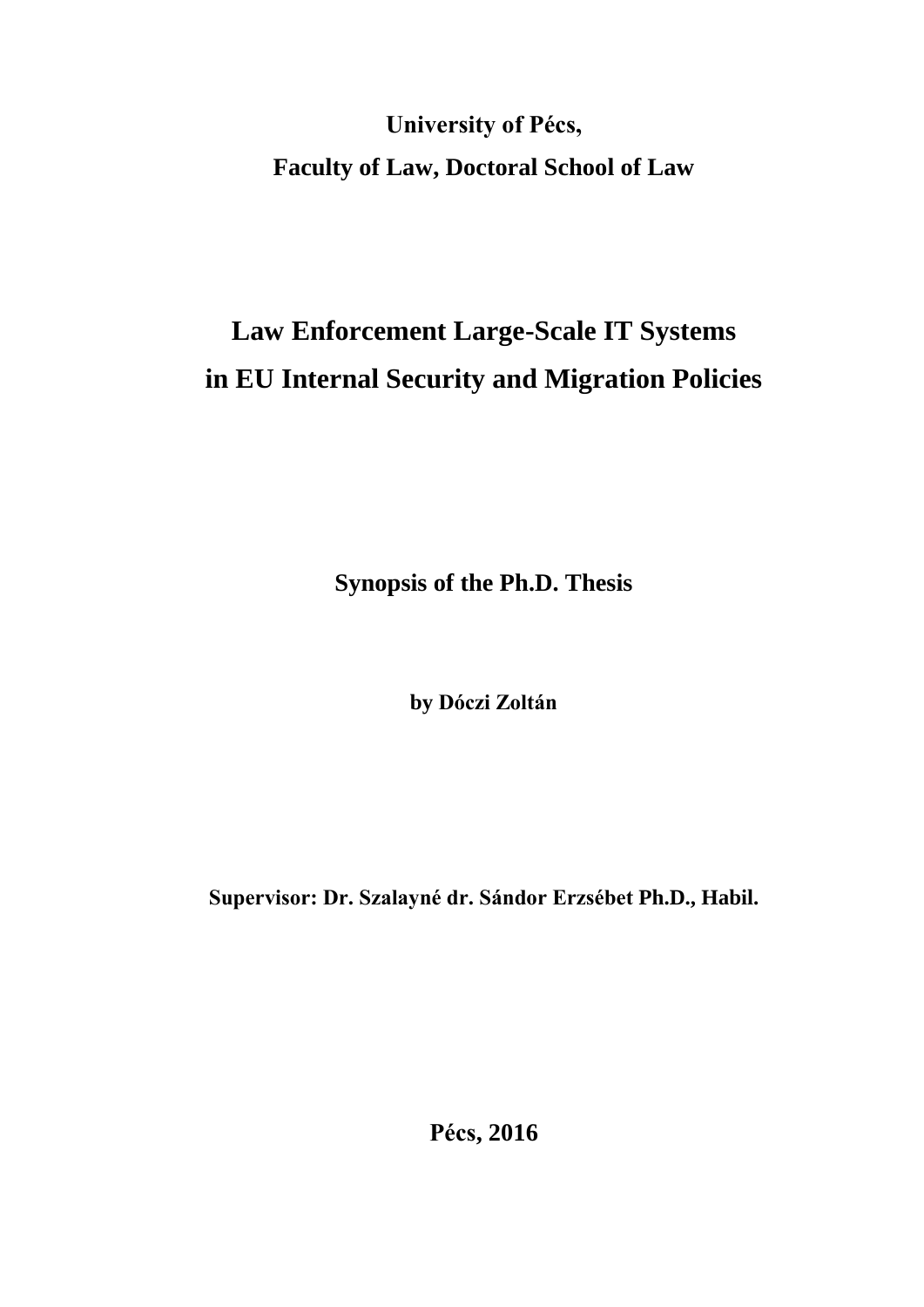## **I. Research Scope**

 $\overline{a}$ 

The abolishment of the internal border checks makes it easier for people to move around. We can travel freely in the Schengen area, which makes for economic, regional and cultural dynamism within Europe and especially at the border areas. Any foreign visitor can travel to all Schengen States on a single visa. At the same time, the Schengen cooperation aims to protect people and their property, since it fosters the cooperation among police forces, customs authorities and external border control authorities of the Member States in order to decrease the security deficit formed with the abolition of internal borders. The Schengen *acquis* provides systems of communication for police forces, hot pursuit of criminals and the cross-border surveillance of suspects, as well as mutual operational assistance and direct exchanges of information among police authorities. In parallel, strict uniform rules have been adopted to ensure the protection of data and to protect people against any infringement of their fundamental rights. Moreover, mutual assistance in criminal matters lays more emphasis on consequences of law breaching promoting the work of law enforcement agencies with cross-border deterrence.

Borderless Europe raises the problem of increased security deficit. One of its segments may be counterbalanced by the control of immigration flow at the external borders that consists of three endeavours: the common border control policy, the common visa policy and the common asylum policy. The aim of the current research is to understand internal security and migration policies of the European Union (hereinafter: EU) through observing eu-LISA<sup>1</sup>, the sole European Agency being a law enforcement large-scale IT system. Observing what kind of social preferences are reflected through the Agency, the EU internal security and migration policies can be more sophisticatedly characterised. The primary question is stretched by analysing all relevant law enforcement large-scale IT systems, i.e. those operating in the area of freedom, security and justice.

All policy areas are supported by systems that gather and store systematic data in order to satisfy criminal law claims deriving from the risk of breaching rated *acquis* and even national provisions. Therefore, the aggregated claims of nation states has resulted in large-scale systems filling the perceived the security gap of borderless Europe. Gathering and storing systematic data in mass volume, it is reasonable to encompass the

<sup>&</sup>lt;sup>1</sup> Agency for the operational management of large-scale IT systems in the area of freedom, security and justice.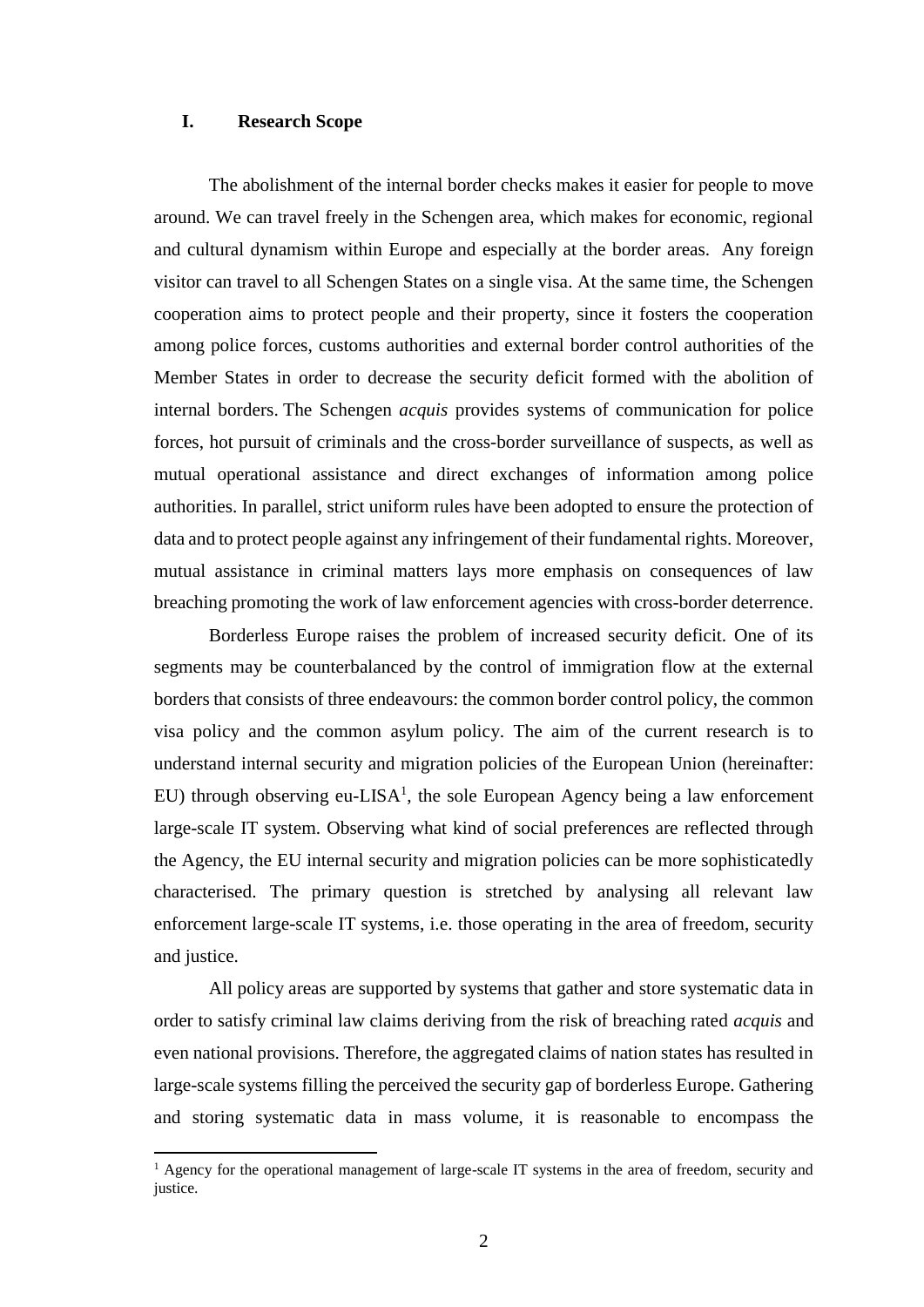advancement of information technology. The fact, that each policy area created its own large-scale IT system operating in the area of freedom, security and justice is called the exploitation of information power. It means that the European Union established the legal instruments for large-scale IT systems supporting law enforcement, which are embodied as the Schengen Information System (hereinafter: SIS), the Visa Information System (hereinafter: VIS) and the European Dactylographic System (hereinafter: EURODAC). On the whole, irregular migrants found in Member States can be registered in the SIS, but irregular migration defies this registration itself. The SIS was further developed establishing the Second Generation of the Schengen Information System (hereinafter: SIS II). Those who enter through asylum procedures are registered in EURODAC and those who enter using a legal channel, i.e. being issued a visa are registered by the VIS.

The consideration of the integration of all these systems into one "European Information System" is not a new desire.<sup>2</sup> The creation of a *Big Brother* Agency, as it was trendy to refer to, opened up the possibility to use information power more concentrated desiring to contribute more effectively to fight against terrorism, organised crime, human trafficking and irregular immigration. The Agency for the operational management of large-scale IT systems in the area of freedom, security and justice, which is the so-called eu-LISA, implements a cohabitation of the existing systems using multilevel governance which is separated on operational level. The Agency is regulated by the so-called eu-LISA Regulation. $3$ 

The multitude of existing and even the planned systems raises the problem of their connectedness with each other and with Justice and Home Affairs Agencies (hereinafter: JHA Agencies).<sup>4</sup> Moreover, it is very topical to understand the underlying social processes catalysing the establishment of such systems. This is the key motive behind the current research, i.e. understanding the emergence of the systems, interpreting them in their environment and defining their relevance in EU internal security and migration policies that together may help comprehend their reflected societal patterns.

<sup>2</sup> Broeders, Dennis, "The New Digital Borders of Europe – EU Database and the Surveillance of Irregular Migrants", *International Sociology*, 22(1), 2007, pp. 71-92.

<sup>3</sup> Regulation (EU) No 1077/2011 of the European Parliament and of the Council of 25 October 2011 establishing a European Agency for the operational management of large-scale IT systems in the area of freedom, security and justice, OJ L 286, 1.11.2011, pp. 1-17.

<sup>&</sup>lt;sup>4</sup> The author deliberately uses JHA Agencies aiming at referring to the time of their establishments. As of writing, the Agencies are operating in the area of freedom, security and justice.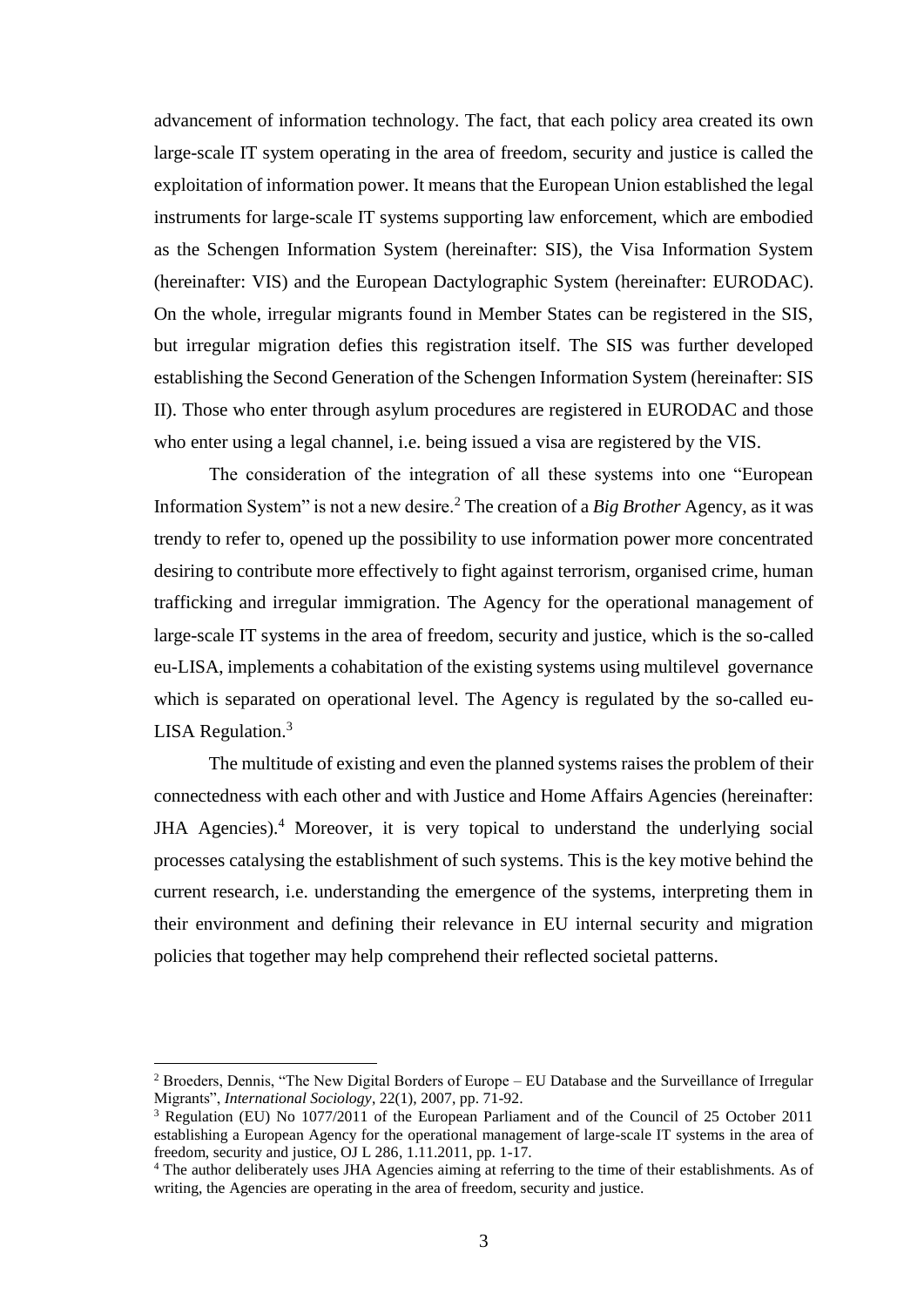Eu-LISA according to the author's view has a double aim to deal with. On the one hand, internal security of *Schengenland* shall be supported. On the other hand, the Agency has designated role in relation to the management of migration flows.

The aim of the current research is to understand internal security and migration policies of the European Union through observing eu-LISA as the sole European Agency being a law enforcement large-scale IT system. Observing what kind of social preferences are reflected through the Agency, the EU internal security and migration policies can be more sophisticatedly characterised.

It means that the main focus of the research is to define what social preferences are reflected through eu-LISA which is interpreted as a law enforcement large-scale IT system.

## **II. Methodology and Analysis**

For the analysis, a methodological tool is developed proposing the relative measurement of three indicators such as accountability for acts, respect of human rights standards and transparent operation. Indicators are examined through the development process of the units of analysis (institutionalist approach) and through analysing the interactions among them and their environment (functionalist approach).

It is also conjectured in line with the proposed methodological tool that analysing the above three indicators the relationship of the examined law enforcement large-scale IT system with social beneficiality can be determined. Since it is a double conjecture, i.e. indirect inference, it shall be challenged to be proven. Testing this projection capacity, the tool is applied to comparable planned and other, related law enforcement large-scale IT systems operating in the area of freedom, security and justice.

The received results characterise reflected social preferences and social beneficiality if presumptions and limitations are accepted. In this way, the proposed methodological tool may be used for social measurement related to law enforcement large-scale IT systems.

In the flow of the European integration, the so-called large-scale IT systems, namely SIS, VIS and EURODAC were established to support the realisation of Community/Union policies in relation to immigration, visa, asylum and free movement of persons within the Schengen area. The systems are highly important for the border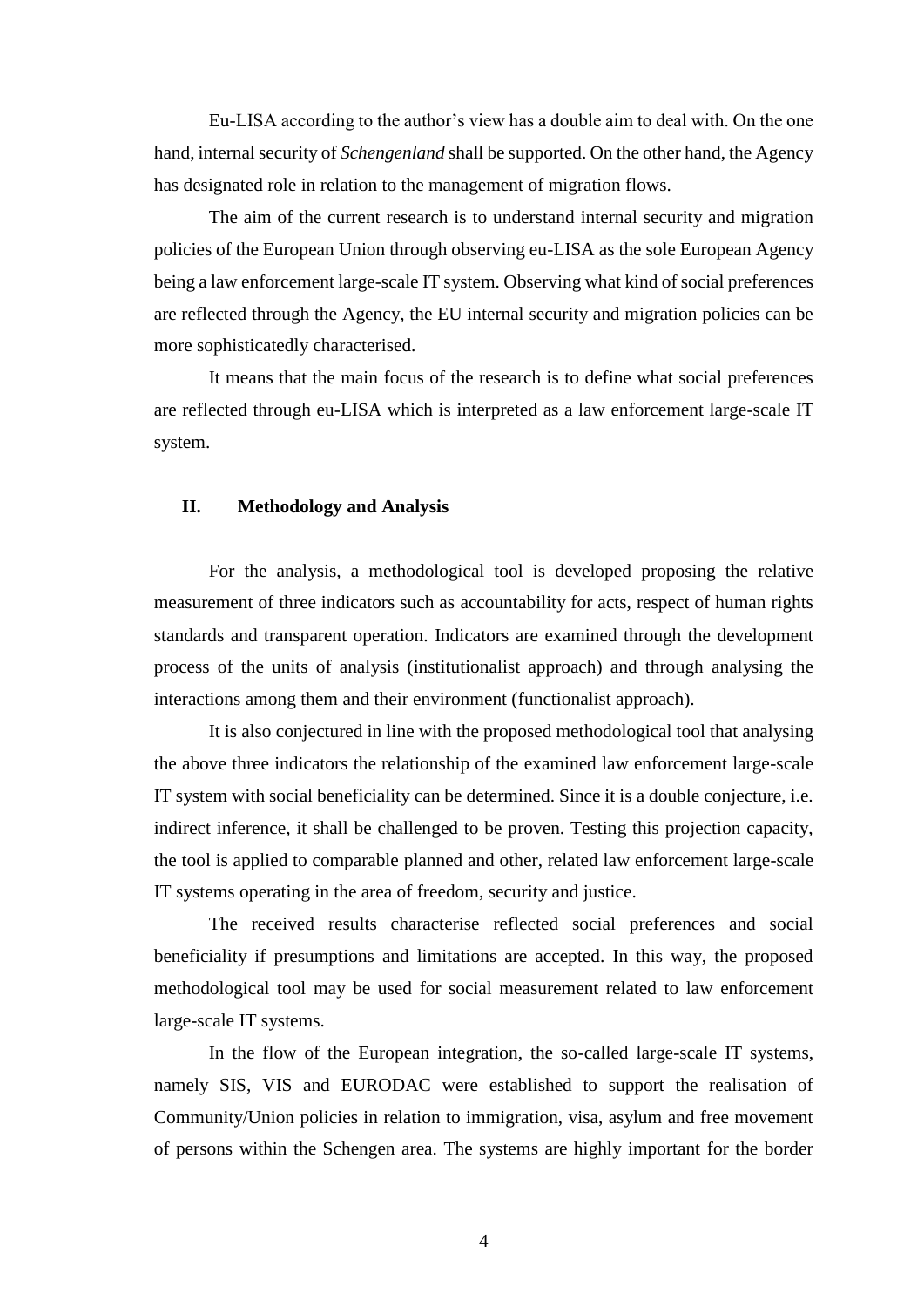security strategy, since among others the systematic data gathering and data exchange of information concerning, inter alia, third country nationals happen through them.

Examining their roots as well as their relations to EU treaties could support the current analysis with findings on characterising social preferences and motives behind them. Such examination is inevitable, since the integration of the systems into eu-LISA poses the question of approached treaty arrangement. For an effective governance of agencies, common denominators of agents' legal basis are needed to be established otherwise the new governing structure turns out to be an ivory tower of red tape and of inconsistent decisions.

In order to be able to use the proposed methodological tool extendedly to all segments of EU law enforcement large-scale systems, it shall be examined whether the joint operational management of existing specific law enforcement large-scale IT systems changed their functioning. Henceforward it is fundamental to consider how the newest segment of EU law enforcement large-scale IT systems' joint operational management contributes to EU migration and internal security policies.

Breaking the above analysis down, firstly, it is worth considering why the establishment of the Agency was legally predetermined, since the previous hints for its establishment points out perceived security deficit. Moreover, options for its installations may serve as points of reference.

Then it is essential to understand the aims and the basic tasks of eu-LISA in order to evaluate its scope taking into account the principle of subsidiarity and proportionality. Focusing on general and governance structure of eu-LISA, its legal basis is analysed. It raises the problem of the territorial scope affecting on its governance structure.

Finally, the relationship of eu-LISA with other EU agencies is observed. Therefore, a subsection concentrates on the legal instruments of the SIS II, VIS and EURODAC in order to identify the EU level agencies that have access to and/or influence on the large-scale IT systems. The status of these organisations is defined in the everyday work of eu-LISA. For that, a layer model is presented to highlight the interrelations.

In line with the proposed methodological tool, these systems has been measured using the three established indicators that characterise social preferences reflected through these systems onto EU migration and internal security policies. Having these patterns, social beneficiality of the existing systems has been estimated by indirectly inferring from the statement, that transparency shall balance accountability without prejudice of human rights, which may constellate an optimal institutional arrangement.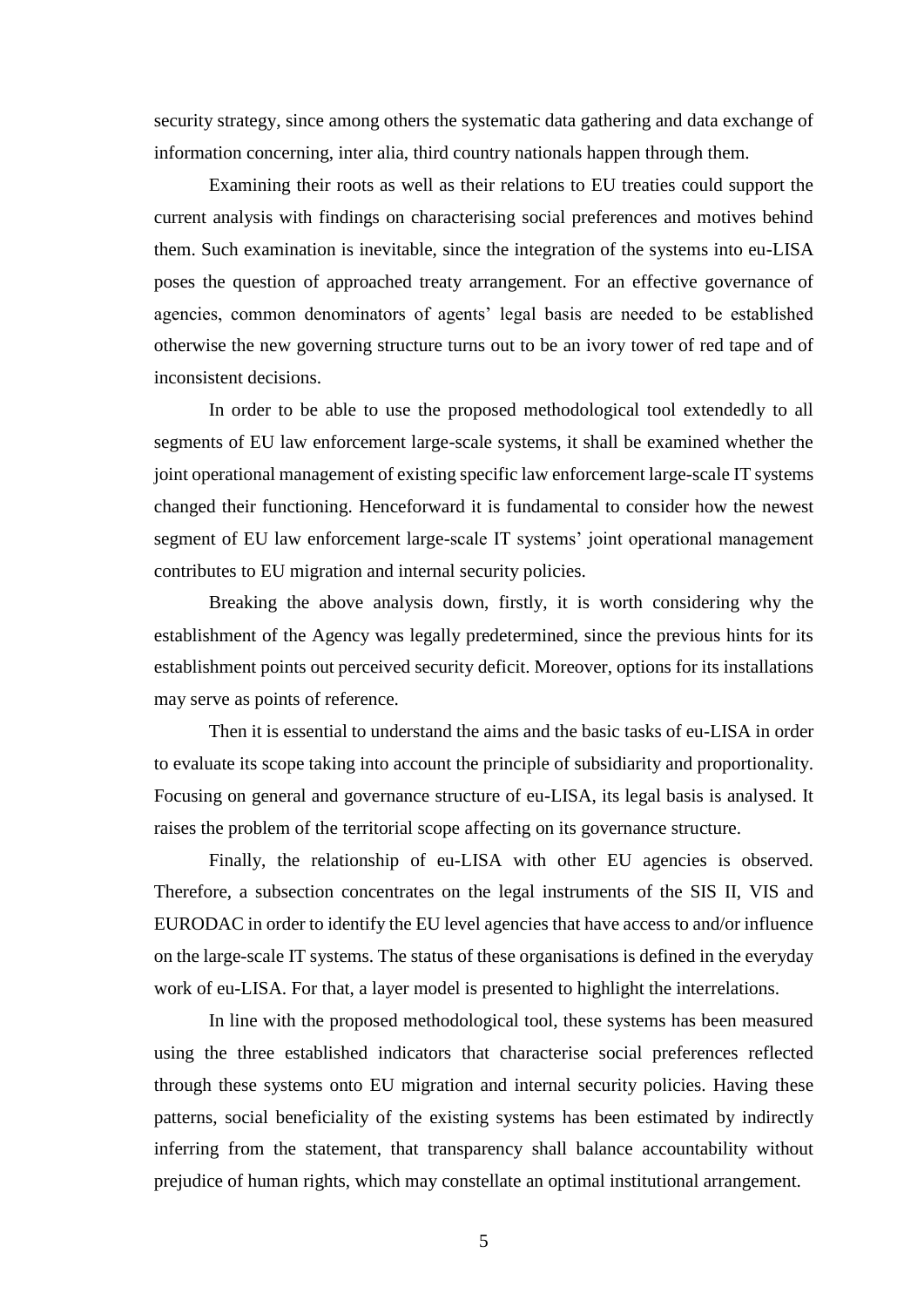The received results derived from social preferences are double conjectured, so that they shall be challenged to be proven. Thus, it has been proposed that observing planned and other, related law enforcement large-scale IT systems operating in the area of freedom, security and justice, the projection capacity of the proposed methodological tool can be tested. Projection capacity in this context means the capacity of the above established indicators (accountability for acts, respect of human rights standards and transparent operation) to determine social beneficiality of the observed system. The test here equals to the comparison of social preferences reflected through the existing, the planned and other, related law enforcement large-scale IT systems operating in the area of freedom, security and justice.

Firstly, the comparability of the existing, the planned and other, related systems shall be examined. Deriving from the characteristics of the existing ones, the mentioned systems are comparable if they tackle the same challenges of the area of freedom, security and justice. In this context, it means balancing security needs of *Schengenland* and facilitating people movement within, to and outwards the area by using information power. To handling the dichotomy, an analogy is needed as benchmark. For the purpose, EU return and readmission policy is adequate, since it handles security perspective as long as dealing with competing provisions of the right to leave and of the obligation to (re)admit to facilitate (mainly forced) migration flows. Therefore, benchmarking for comparability is to be elaborated first.

Then, planned and other, related systems shall be selected for comparison. While it should be borne in mind that eu-LISA is capable of incorporating the operational management of further law enforcement large-scale IT systems regardless of current arrangements.

If comparability is proven and all relevant EU law enforcement large-scale IT systems are selected, the design of these systems, i.e. institutional arrangements are analysed aiming at establishing and ordering them around the three above indicators of accountability for acts, respect of human rights standards and transparent operation. Determining social preferences, social beneficiality of the concerned systems is ascertained based on the proposed methodological tool.

If the same social preference patterns come out of the analyses of existing and of planned and other, related systems, the social beneficiality of the existing law enforcement large-scale IT systems can be determined based on and accepting the presumptions of the proposed methodological tool. Therefore, the last step is the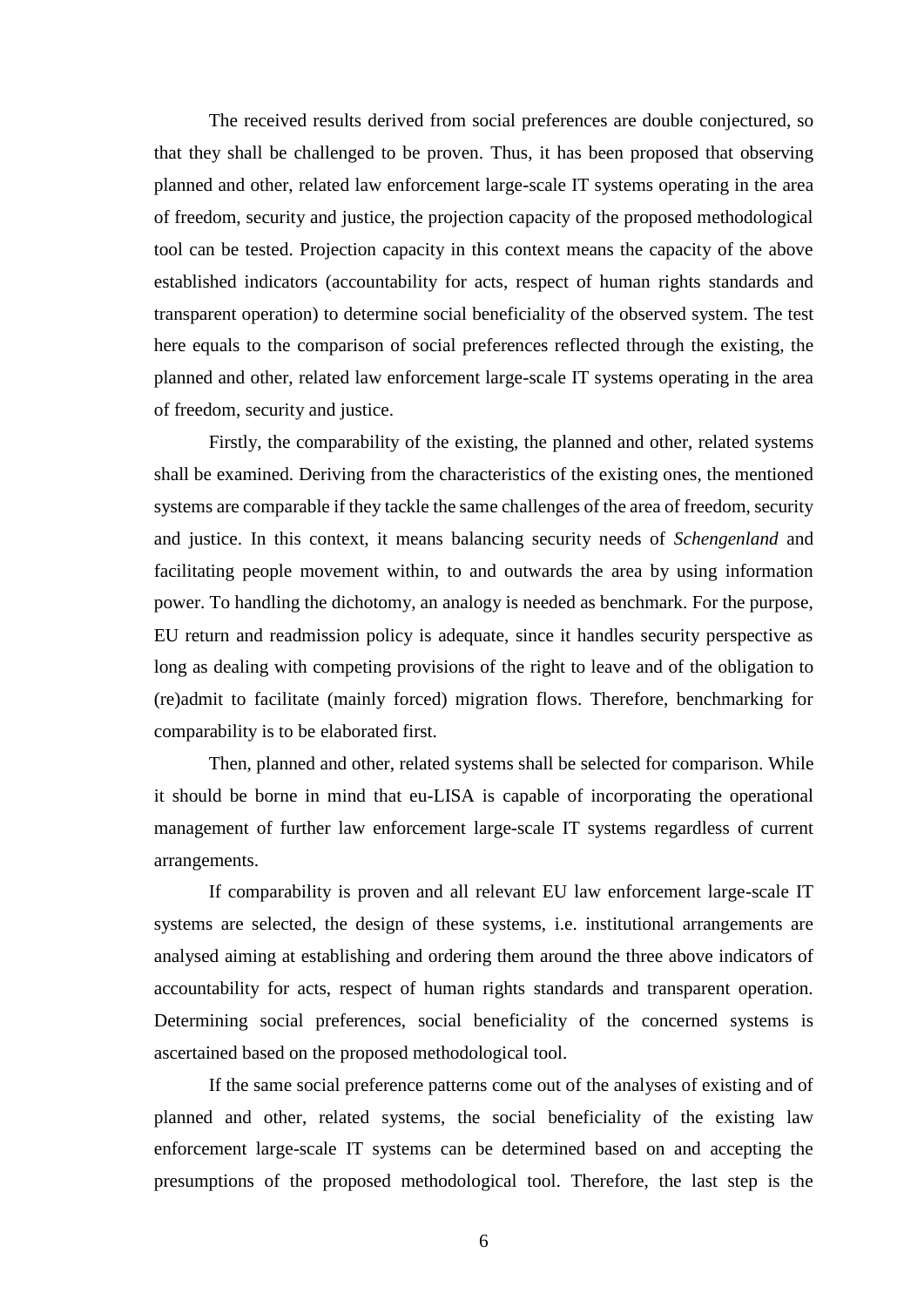comparison of results coming from the examination of systems. In this way, indirect interference of indicators' projection capacity is challenged.

## **III. Results**

 $\overline{a}$ 

The outlined development process of existing law enforcement large-scale IT systems operating in the area of freedom, security and justice shows a reactive attitude, i.e. reactive to perceived security challenges. Their development process is decidedly inherent although relevant cooperation started out of EC/EU treaty regime. It is also supported by the fact that the systems were created separately but they keep on entering into more enhanced interaction with each other and with their environment.

The smart, appropriate combination of the judicious use of information technology with the discriminating and sensible patterns of intelligence cooperation could guarantee that activities of security and intelligence organizations do not erode the qualities of freedom in a democracy; instead, they can sustain and extend liberties.<sup>5</sup>

Evaluating an observed law enforcement large-scale IT system's optimality following the measurement along the three indicators, it is important that the indicators shall balance each other. The reason for it derives from the starting point. In democratic theories, the *Dahlian 'polyarchy',* i.e. the pluralist interplay of groups is viewed as democracy. HUNTINGTON worried about a 'democratic distemper' in which citizens demand more than the system can deliver.<sup>6</sup> Therefore, that transparency shall balance accountability without prejudice of human rights, which may constellate an optimal institutional arrangement.

Society's acceptance of new technologies in law enforcement has three levels such as the technology and research, the technology and privacy, and the technology and society.<sup>7</sup> Concerns with a new technology will decrease if that technology is fully integrated and accepted in the society. Social measurement of law enforcement largescale IT systems may be of assistance in relation to the evaluation of their level of acceptance as well.

<sup>5</sup> Aldrich, Richard, J., "Transatlantic Intelligence and Security Cooperation", *International Affairs (Royal Institute of International Affairs 1944-),* 80(4), p. 736.

<sup>&</sup>lt;sup>6</sup> See also: Hosein, Ann (ed.), *Political Science*, "The Britannica Guide to the Social Sciences", 1<sup>st</sup> ed., Britannica Educational Publishing and Rosen Publishing, New York, 2016, pp. 28-30.

<sup>7</sup> Pattavina, April (ed.), *Information Technology and the Criminal Justice System,* University of Massachusetts at Lowell, Sage Publications, 2005, pp. 261-271.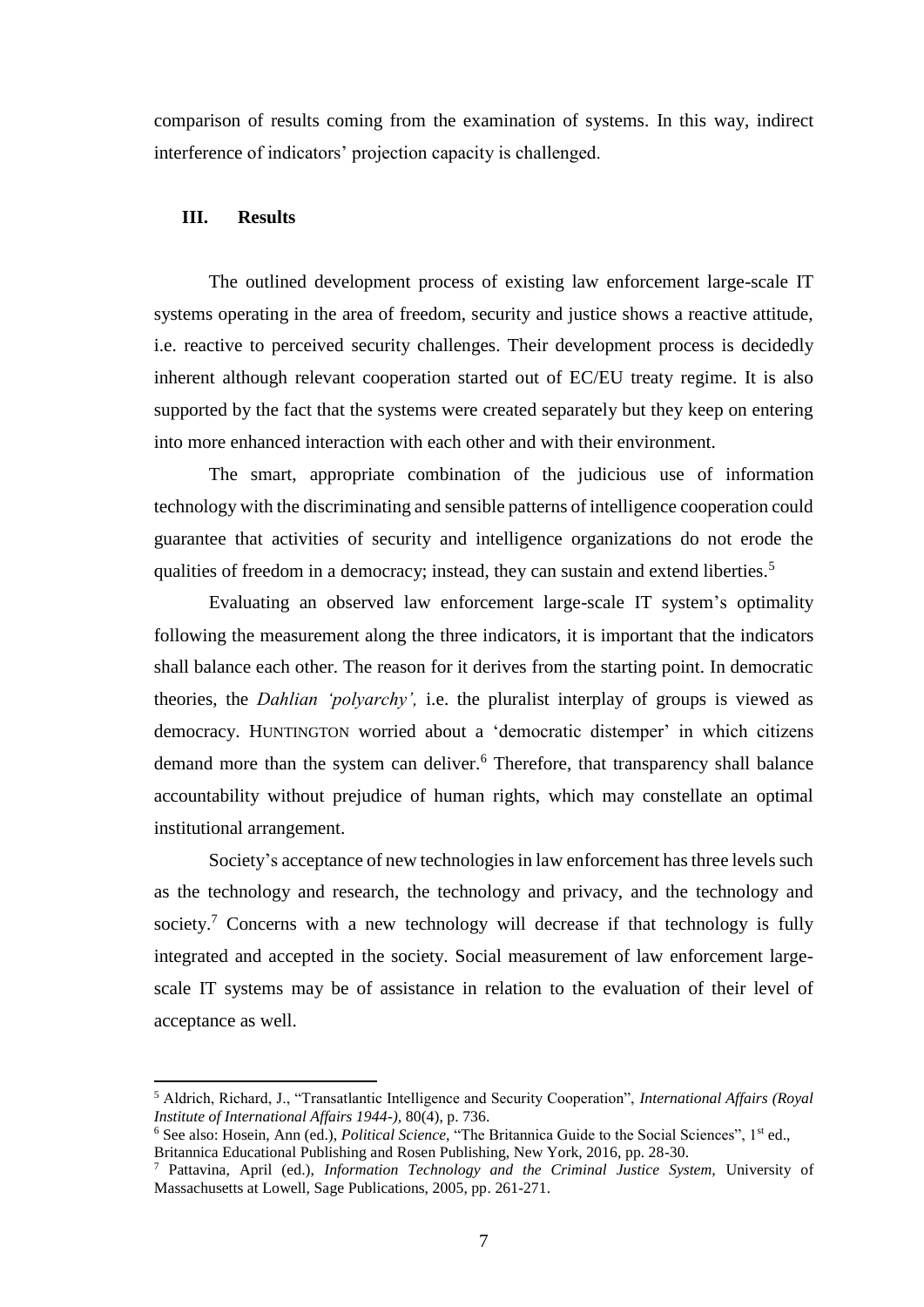Respect of human rights standards has been interpreted alone, inside the systems. Accountability for acts indicator has dealt with internal and external factors. Transparent operation has focused on the environment of the systems. Results of the indicators cannot be interpreted in absolute terms, i.e. it is rather a philosophical question to establish levels for how good their functioning is. Therefore, the relative relationship of the indicator results is proposed to be measured. For this, a simple but appropriate tool is chosen. Patterns of all the systems drawn up by the indicators are summed up via a SWOT analysis.

The centralisation of operational management is a **strength**, since focused knowledge and sufficient personal resources might be an advantage in the daily work with the systems including the monitoring of only one operator instead of three different databases. The institutionalisation of the operational management creates clear ground for the accountability. The accountability of eu-LISA is ensured by EU institutions. Furthermore, the Agency provides a visible and dedicated structure that is also more visible and approachable for the civil society. The long-term cost efficiency is guaranteed by the fostered usage of the same technical solutions and by the preparation, development and operational management tasks related to other IT large-scale systems, which might be delegated to eu-LISA. The expenditures and the running costs are managed together. Many of the tasks related to the running of the systems, procurement and project management are overlapped for all of the systems managed by the Agency; meanwhile less staff shall be employed. Furthermore, the co-location of network installations also indicates synergies in installations, operational management and monitoring.

Conversely, the accommodation of the so-called *la géométrie variable* is a **weakness** in the future operation of the systems, since eu-LISA has to handle a complex matrix of legal environment where too many parties are involved on different legal bases and where not all parties use or participate in all segments of the Agency's work. Furthermore, the Agency is not cost-efficient in short-term. The costs and time of setting up the Agency and the transition to new location (i.e. to the new Tallinn headquarters) result in the loss of key staff, training costs and could result in delays in planning and deployment; which means discontinuity. In short-term, there are also high overheads that would eventually decrease. These overheads could be the insufficient critical mass of operational activity to justify setting up dedicated governance and management structures which result in extra labour costs and redundancy at administrative level; since the long start-up time for the establishment of the Agency's organisation, due to legislative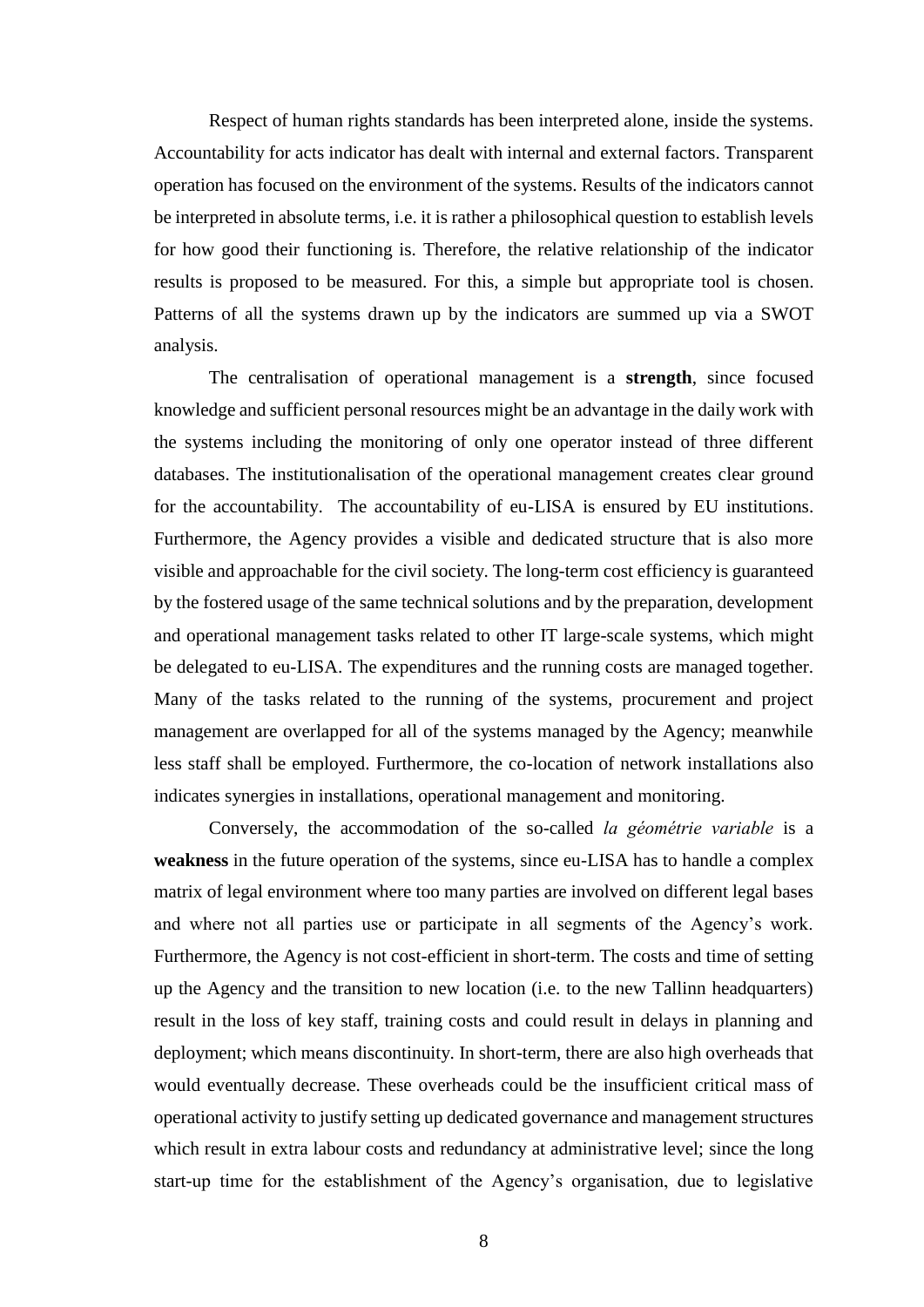procedures and discussion about location, governance structure, employment of staff could result in delays, staff turnover and probably additional maintenance costs to keep old hardware running. However, these significant start-up costs would be compensated by the achievement of a higher potential for exploiting operational synergies. The operational management of these systems would be more cost-effective in the long run.

The Agency could prepare, develop and manage other large-scale IT systems, too. It is a great achievement, a valuable **opportunity** concerning the operational management of large-scale IT systems, since the Agency creates a cost-effective institutional framework for the future development of new large-scale IT systems, for the integration of the other existing ones and for the further development of the SIS II, VIS and EURODAC.

Concerns which have been voiced about the possible creation of a "big brother agency" are in relation to the possibility of function creep and the issue of interoperability. Function creep by the Agency can be avoided if the scope of (possible) activities of the Agency are limited and clearly defined in the founding legal instrument. The application of ordinary legislative procedure decreased the risk of this factor. The eu-LISA Regulation is clear and enumerates well-defined tasks. However, the possibility of function creep is a clear **threat**. In any case, the risk that one day the different systems will be directly interconnected since they are using the same infrastructure and it is technically feasible to do so, should be considered. Indirect interconnectedness may distort aim-assigned operation of the systems causing serious disproportionality. Moreover, the potential threat that may fundamentally change the nature of the existing EU law enforcement large-scale IT systems is interoperability, that is, as of now, prohibited "unless so provided in a specific legal basis". <sup>8</sup> Having VIS and EURODAC relation concerning the determination of the country responsible for the examination of an asylum application and the examination of an asylum application, having aslo SIS II and VIS relation in connection with enforcing entry ban, and having the recently established VIS and EURODAC relation concerning conditions for access in case of law enforcement purposes, indirect interconnectedness of EU law enforcement large-scale IT systems is observed on the management level.

Establishing that what socially beneficial is based on the above examined criteria and aspects, the establishment of eu-LISA has economic advantages in the long run. The

<sup>8</sup> Regulation (EU) No 1077/2011, *op. cit.*, Art. 1(4), p. 6.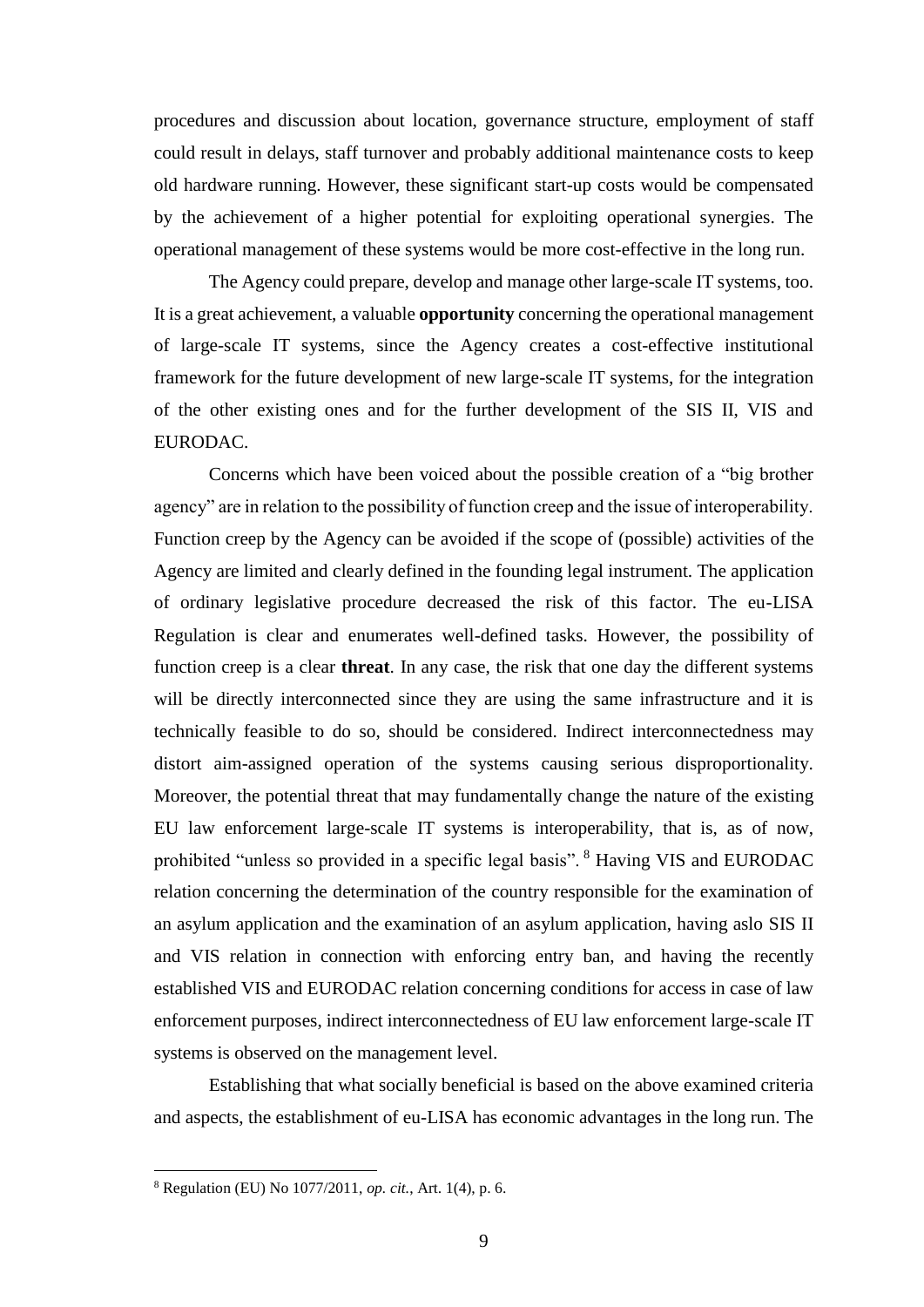highlighted strengths and the opportunities constitute the added-value of the Agency, which are the followings: the preparation, management and development of other IT systems; long-term cost efficiency; centralisation and institutionalisation of the operational management of the large-scale IT systems; visibility and approachability for the civil society. These enumerated attributions have a clear connotation to the increase of efficiency of the information power in particular to the tendency for connectedness. The establishment of eu-LISA and the development of the large-scale IT systems in the area of freedom, security and justice contribute to the decrease of the security deficit according to the examined aspects, criteria and processes, and regarding the presuppositions.

Again, transparency shall balance accountability without prejudice of human rights, which may constellate an optimal institutional arrangement. The potential threat that may fundamentally change the nature of the existing EU law enforcement large-scale IT systems is interoperability. The tendency for interoperability is paved by indirect interconnectedness. Moreover, taking the management level of the layer model, it is also debatable that the whereabouts of the transferred data are often not clarified, e.g. into which databases the data are introduced and which third parties get access to the data. It is not explained before the data transfer. It is again underlined that different accessing actors may lead to extension of authorities possibly using the transferred data. Time limits for storing the data in the original database may also be extended by the data transfer to other databases. <sup>9</sup> Moreover, less unsatisfactory data transfer is observable not only on the management but also on the cooperation level.

All in all, economies of scale and security orientation compromise the respect of human rights standards. Therefore, according to the proposed methodological tool, institutional arrangements are not constellated optimally concerning social beneficiality.

However, the eu-LISA Regulation guarantees the involvement of public interest, the data protection and the security rules on the protection of classified information and non-classified sensitive information; and regulates the access to documents.<sup>10</sup> On the one hand, after the entry into force of the Treaty of Lisbon, the fundamental rights and freedoms shall be more carefully respected by the European institutions. On the other

<sup>9</sup> Boehm, Franziska, *Information Sharing and Data Protection in the Area of Freedom, Security and Justice: Towards Harmonised Data Protection Principles for Information Exchange at EU-level,*  Heidelberg, Springer, 2012, p. 369.

<sup>10</sup> Regulation (EU) No 1077/2011, *op. cit.,* Art. 21, 28, 29 and 26, pp. 13-14.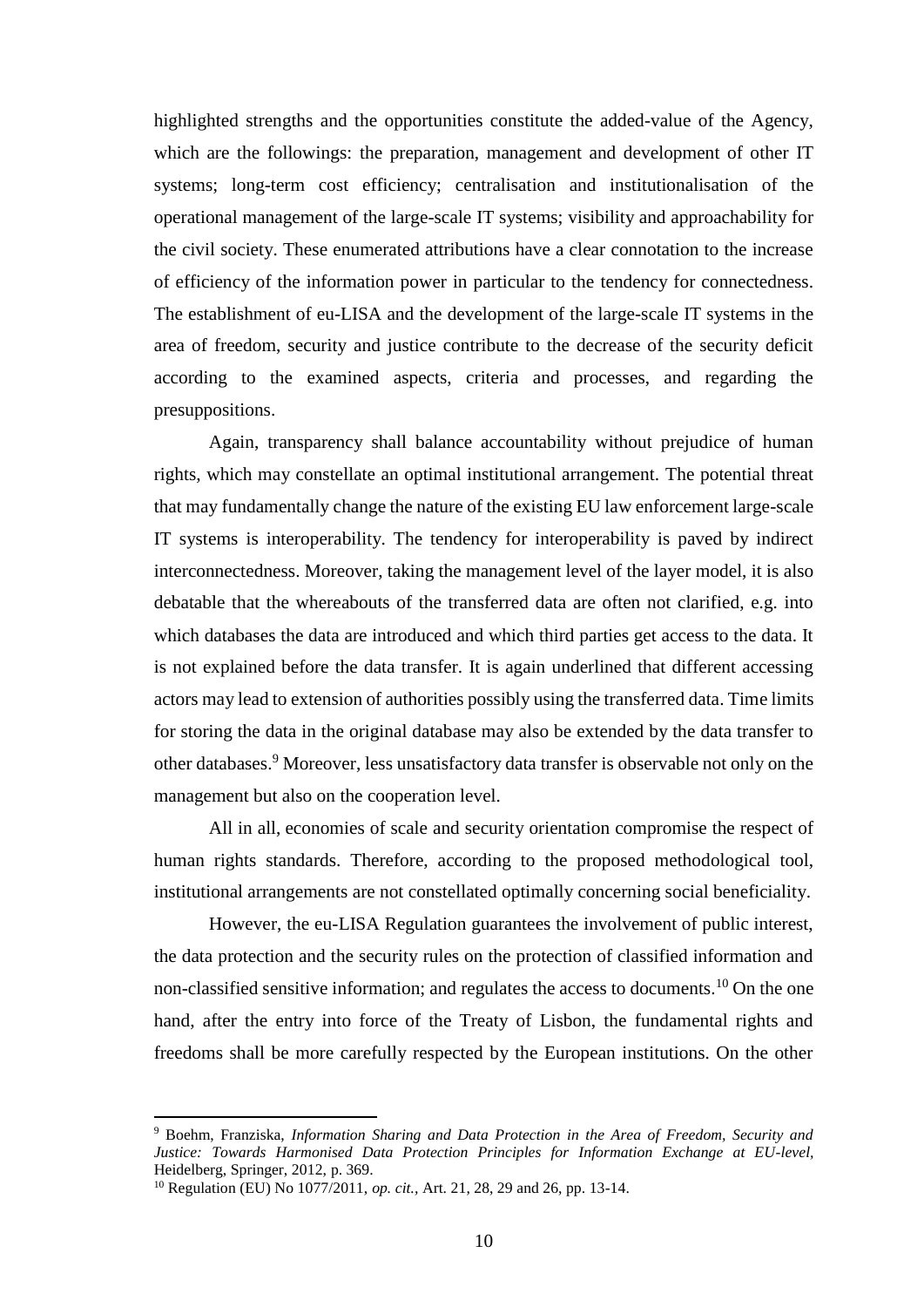hand, accountability of the European Agencies is ensured by the European Parliament and the European Data Protection Supervisor. Furthermore, the European Court of Justice<sup>11</sup> and national courts have full jurisdiction over eu-LISA activities.

The so far outlined development process of existing law enforcement large-scale IT systems operating in the area of freedom, security and justice shows a reactive attitude, i.e. reactive to perceived security challenges. Their development process is decidedly inherent although relevant cooperation stated out of EC/EU treaty regime. It is also supported by the fact that the systems were created separately but they keep on entering into more enhanced interaction with each other and with their environment.

To sum up social preferences of EU migration and internal security policies reflected through the systems, a more security-oriented pattern is observable that is reactive to the perceived threats from the environment. Therefore, in a non-pillar Europe, a unified management approach has been accepted to handle a commonly perceived challenge. For that, information power is used more extensively slowly approaching the existing systems.

This process can be justified from the realist, sovereignty-based position. However, transparency and human rights shall not be compromised endlessly, since, as a greedy feature of intelligence, it is hard to establish how much surveillance is enough.

It is crucial to pay attention to the limitations of the above results. BIGO established three universes for "(in)securitization practices of EU border control".<sup>12</sup> The military/navy universe deals with solid borders where borderline is interpreted as a wall. For the internal security universe, borders are management activity of filtering and sorting, thereby, borders are liquid. The database analysts' universe is characterised by mobile borders and networked interoperable databases making borderlines smart and gaseous. Using his terminology, the current results shall be interpreted as observing gaseous borders with the mind-set of the internal security universe.

To challenge the above results, comparable planned systems are the Entry/Exit System (hereinafter: EES) and the Registered Traveller Programme (hereinafter: RTP) restrictively to transparency due to its indirect and complementary relation to law enforcement purpose and patterns of PNRs<sup>13</sup>, which are limited due to the established

<sup>11</sup> *Ibid,* Art. 24, p. 13.

<sup>&</sup>lt;sup>12</sup> Bigo, Didier, "The (in)securitization practices of the three universes of EU border control: Military/Navy – border guards/police – database analysts", *Security Dialogue,* 45(3), 2014, pp. 209-225, quoted from the title.

<sup>13</sup> PNR: Passenger Name Record.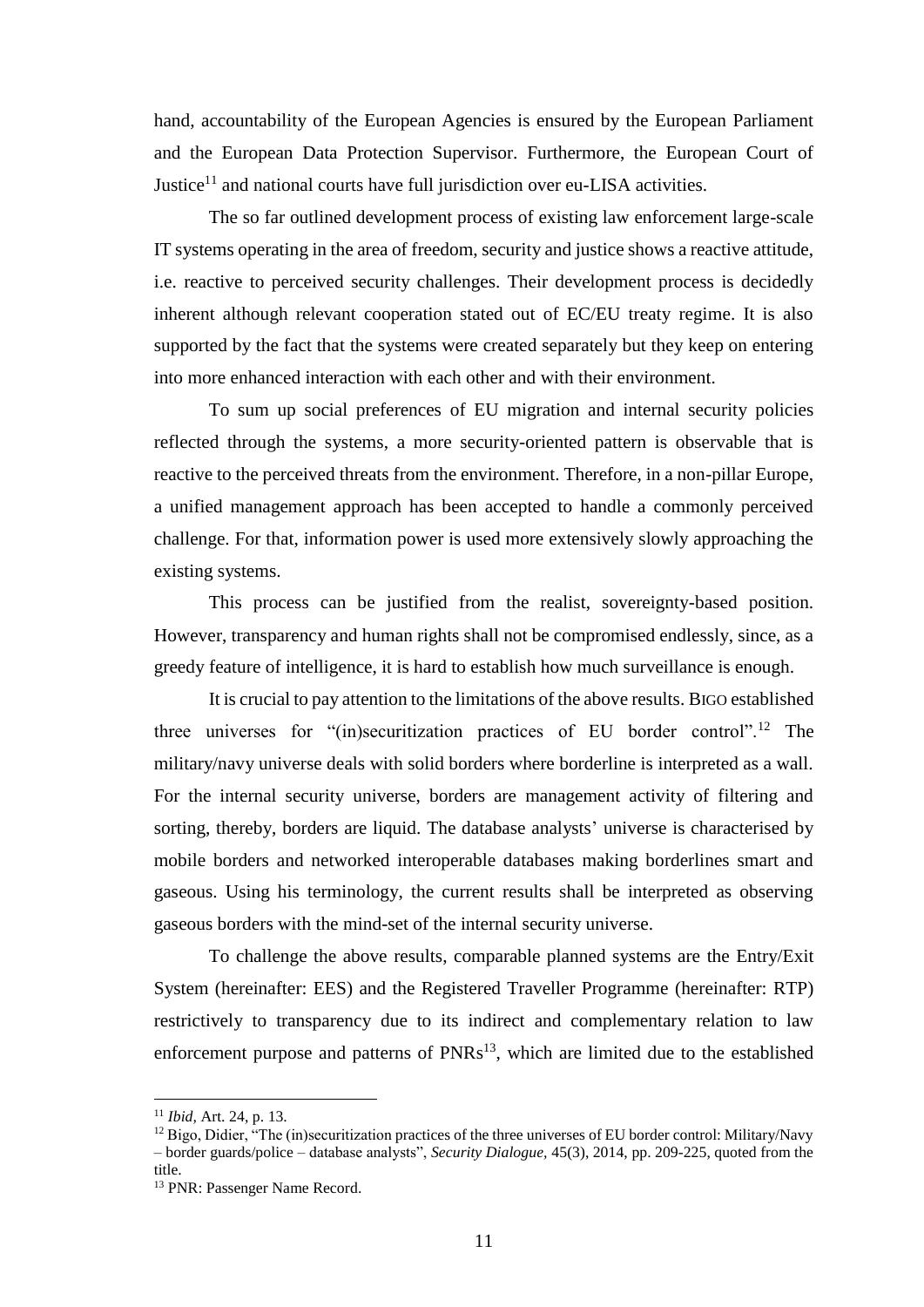theoretical framework of EU law enforcement large-scale IT systems. Therefore, the EU PNR is concerned to the extent of border crossings registration features, since its criminal intelligence tool potential shall be disregarded due to the established benchmark.

According to the proposed methodological tool, it is conjectured that results reflected through the three above indicators can answer the question by characterising social preferences of EU internal security and migration policies in the current theoretical framework. Determining social preferences, social beneficiality of the concerned systems is ascertained.

As far as the respect of human rights is concerned, EU PNR and EES are fundamentally different, since EU PNR uses unverified data for profiling purposes. Its results are used pre-emptively. In contrast, EES data contains biometrics, i.e. fingerprints and facial images aiming at sanctioning perpetrated overstayings. Based on profiling results of PNR data, persons may be denied for acts predicted to be committed by them. This clearly colludes with the presumption of innocence. However, PNR data shall be used aligned to the aims of prevention, detection, investigation and prosecution of terrorist offences and serious crime. So that the aim of the EU PNR Directive $14$  could be justified by countermeasuring serious security threat if its necessity and proportionality are proven. EES in its current state presumes that third country nationals enter the Schengen area for reside there irregularly. As for general principles of EES, the system could be used solely if it is appropriate, necessary and proportional to the tasks of the competent authority. However, it is proven to be not sufficiently detailed meeting the due process standard.

Since EU PNR is a directive, accountability standards will be more precisely characterised in further national legislations. The New EES Proposal<sup>15</sup> guarantees accountability on an appropriate level.

The accommodation of *la géométrie variable* together with indirect interconnectedness and planned interoperability between the New EES and VIS concern transparent operation. Indirect interconnectedness and the planned interoperability may

<sup>&</sup>lt;sup>14</sup> Directive (EU) 2016/681 of the European Parliament and of the Council of 27 April 2016 on the use of passenger name record (PNR) data for the prevention, detection, investigation and prosecution of terrorist offences and serious crime, OJ L 119, 4.5.2016, pp. 132-149.

<sup>&</sup>lt;sup>15</sup> COM(2016) 194 final Proposal for a Regulation of the European Parliament and of the Council establishing an Entry/Exit System (EES) to register entry and exit data and refusal of entry data of third country nationals crossing the external borders of the Member States of the European Union and determining the conditions for access to the EES for law enforcement purposes and amending Regulation (EC) No 767/2008 and Regulation (EU) No 1077/2011, Brussels, 6.4.2016.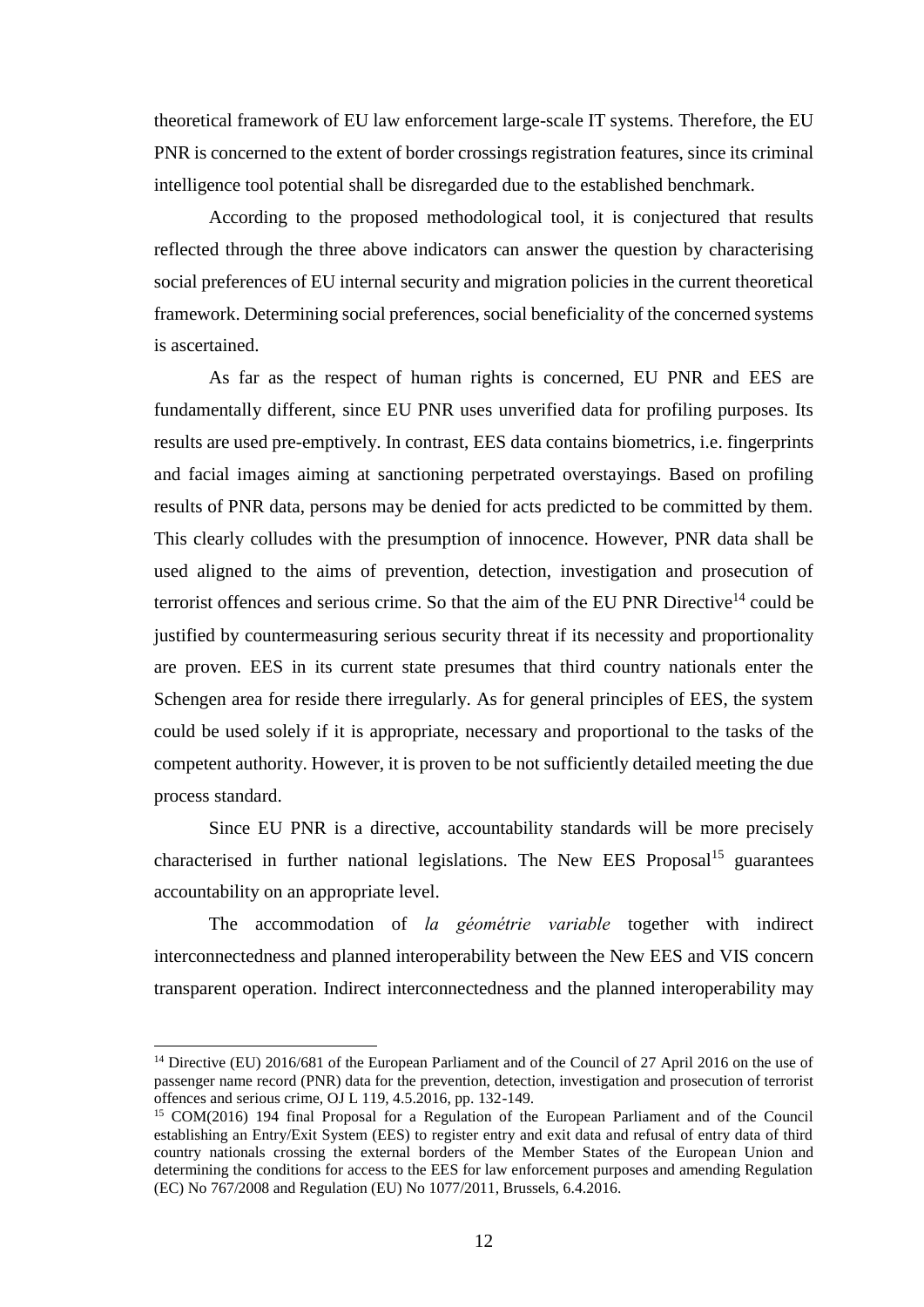distort aim-assigned operation of the systems causing serious disproportionality due to the multiple accessing actors. In case of the observed planned systems, the above results related to indirect interconnectedness may be justified by their complementary nature. The potential threat that may fundamentally change the nature of the EU law enforcement large-scale IT systems is interoperability.

To sum up social preferences of EU migration and internal security policies reflected through the planned and other, related systems, the pattern is clear. The perceived security challenges may compromise human rights that are handled by a comprehensive use of information power. EU PNR erects virtual bastions all around external borders. However, it may be explained by counterbalancing serious crimes. The proposed EES would stigmatise third country nationals giving a comprehensive tool to law enforcement agencies to sanction and in that way manage the outflow of irregular migration. It cannot be justified unless all third country nationals are perceived as potential threats. Therefore, the doors of Schengen are closing in the name of a more secured and opened Europe. However, it is not a dichotomy, since the envisioned tools aim at the managerial selection of incoming persons by establishing who are desired. However, this utilitarian approach costs in terms of applied human rights standards.

It means that the managerial attitude of selecting desired persons from migration flows and security orientation compromise the respect of human rights standards. So that, according to the proposed method local tool, the proposed institutional arrangements are not constellated optimally concerning social beneficiality.

The proven comparability between the existing, the planned and other, related EU law enforcement large-scale IT systems makes it possible to challenge the determined social beneficiality of the existing systems aiming at establishing the potential projection capacity of the proposed methodological tool.

Concerning respect of human rights indicator, based on profiling results of PNR data, persons may be denied for acts predicted to be committed by them. It matches the universes established by BIGO.<sup>16</sup> EES is in line with the process started by VIS. However, the collection of data on all third country nationals that may be used for law enforcement proposes stigmatises by presuming irregular stay.

Accountability for acts criterion as long as EES arrangements are examined supports the reasoning of BOEHM in relation to her observations of potential harmonised

<sup>16</sup> Bigo, Didier, The (in)securitization practices, *op. cit.,* pp. 209-225.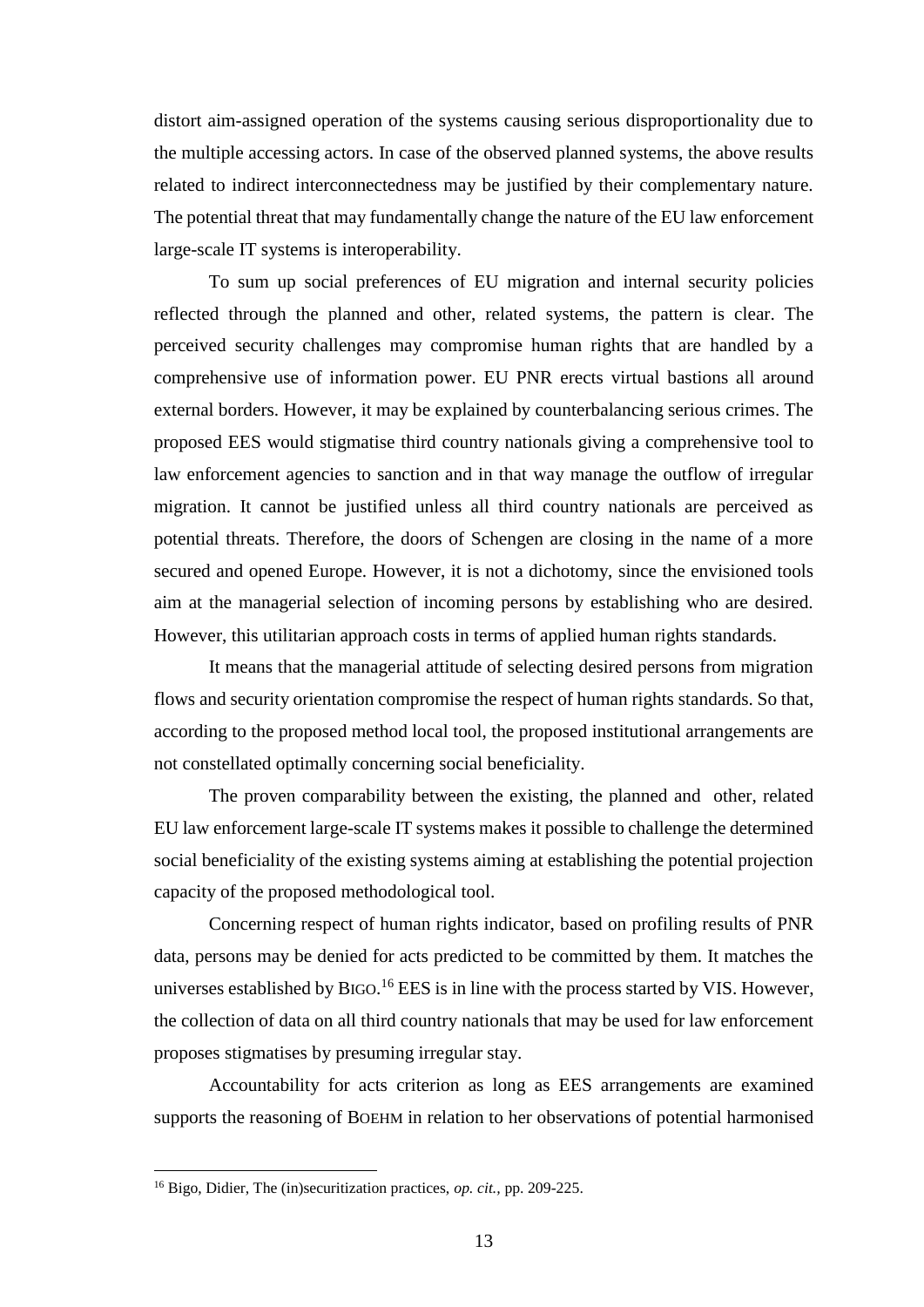data protection principles within the area of freedom, security and justice.<sup>17</sup> It means that the same pattern is observed in case of the planned and the existing systems.

The accommodation of *la géométrie variable* is more a TFEU Title V feature of the planned and existing systems in relation to transparency indicator. However, the found indirect interconnectedness and the planned interoperability may distort aim-assigned operation of the systems causing serious disproportionality due to the multiple accessing actors. In case of the observed planned systems, the above results related to indirect interconnectedness may be justified by their complementary nature. The potential threat that may fundamentally change the nature of the EU law enforcement large-scale IT systems is interoperability.

Comparing social preferences that are reflected through the existing, the planned and other, related systems to EU migration and internal security policies assembling social beneficiality, in both cases it has been proven that the perceived security challenges that are handled by a comprehensive use of information power may compromise human rights. The security-oriented patterns are reactive to the perceived threats from the environment. The planned systems more comprehensively aim at the use of information power causing lowering potential of meeting high human rights standards. However, the planned systems are more complementarily interconnected indirectly with other systems. Moreover, the potential threat that may fundamentally change the nature of the EU law enforcement large-scale IT systems is the proposed interoperability between the New EES and VIS.

The analysis of the planned systems derives from Commission proposals that are in practice based on the mapped perceptions of the Member States and relevant stakeholders. It may be challenged by taking into account that expected aims may be reached using Automated Border Control systems that are just plans in several Member States.

Besides, it shall not be mistaken that the not optimal operation concerning social beneficiality is not the equal to not optimal operation (in general). According to the proposed methodological tool, optimal operation in relation to social beneficiality depends on the aim of the legislator. In this case, optimum means meeting the three proposed indicators sufficiently.

<sup>17</sup> See: Boehm, Franziska, *Information Sharing and Data Protection, op. cit.,* here in particular the section on cooperation between data protection authorities is relevant, p. 418.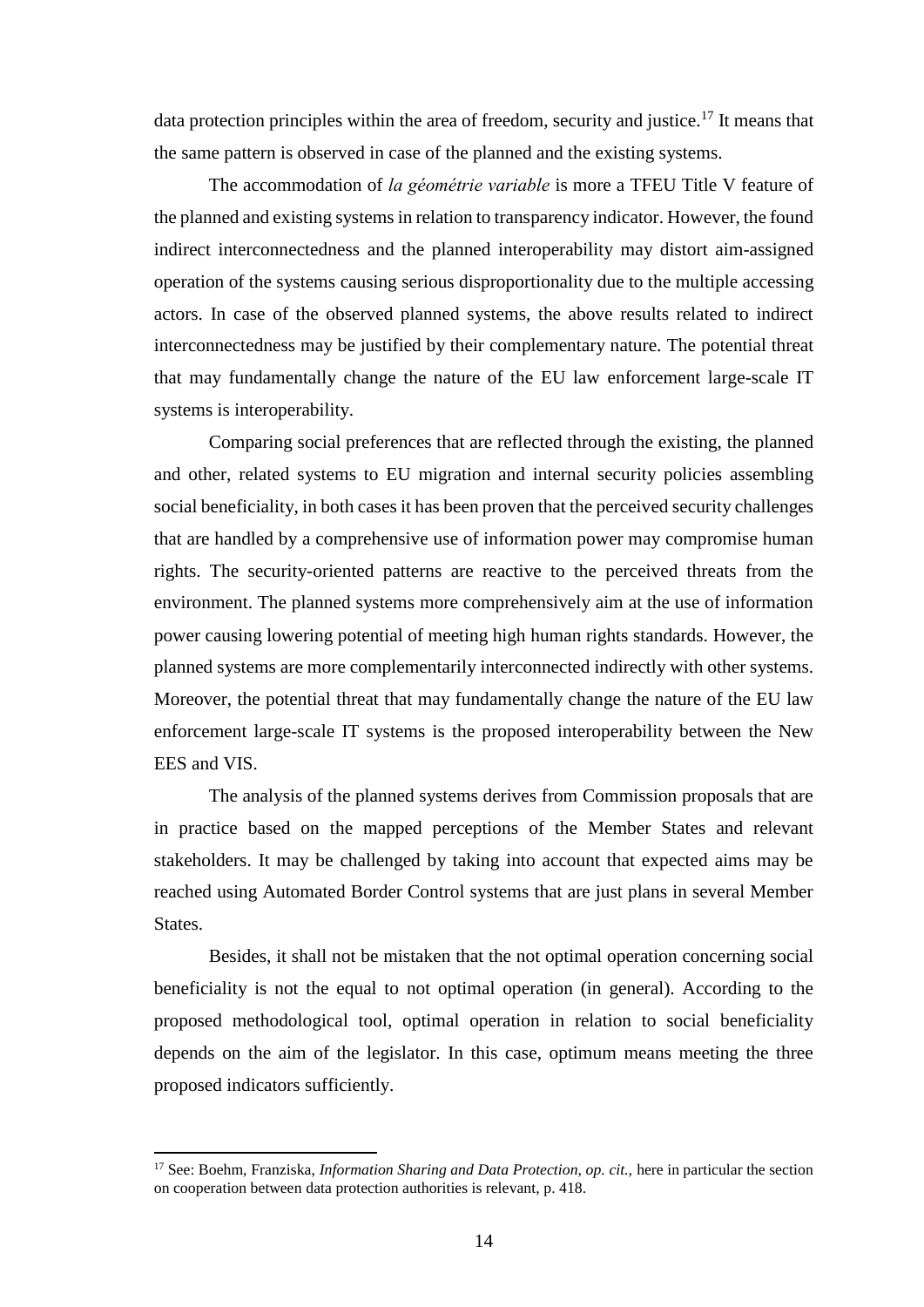In both cases of existing and of planned and other, related systems, the human rights related indicator underperformed compared to the established standards. In the meantime, transparent operation has been found to be balanced with accountability. Therefore, in the current theoretical framework, the planned and the existing systems are found not to operate optimal concerning social beneficiality. As undelaying factor, reactive security-oriented patterns have been disclosed that are to be counterbalanced by a comprehensive use of information power compromising (high) human rights standards. Moreover, it is an open question whether the proposed interoperability of New EES with VIS catalyses further and enhances interconnectivity among the law enforcement largescale IT systems operating in the area of freedom, security and justice.

Accepting the above limitations, projection capacity of the proposed methodological tool is proven due to the revealed same patterns. In this way, observing planned and other, related law enforcement large-scale IT systems operating in the area of freedom, security and justice, the projection capacity of the proposed methodological tool is tested.

Accepting the limitations, the tool is suited to establish social preferences in different time and/or in different circumstances. Due to its standardised nature, changing results, i.e. dynamics could be demonstrated.

The presented systems are results of an intrinsic process whereby new connections are established for strengthening the whole structure. The distribution of information power and its comprehensive use build a new generation borderline around the area of freedom, security and justice.

Concerning the establishment of eu-LISA, the attitude of the Member States is clear. Intelligence always has been a grey byway in democratic systems. Decision-makers are interested in a deeper cooperation to increase the efficiency and the amount of the stored data and access quality. If an over-regulated process occurs, not only the rights of criminals are infringed. Technological and scientific developments make intense control possible. The control tries to tackle public security problems. However, this solution raises many legal and ethical conflicts as well. Conversely, decision-makers shall harmonise their endeavours with the checks and balances of the rule of law. This double requirement defines the perceptions of the political players and of the state administration, which builds up the *surveillant assemblage* nature of the operational management of law enforcement large-scale IT systems.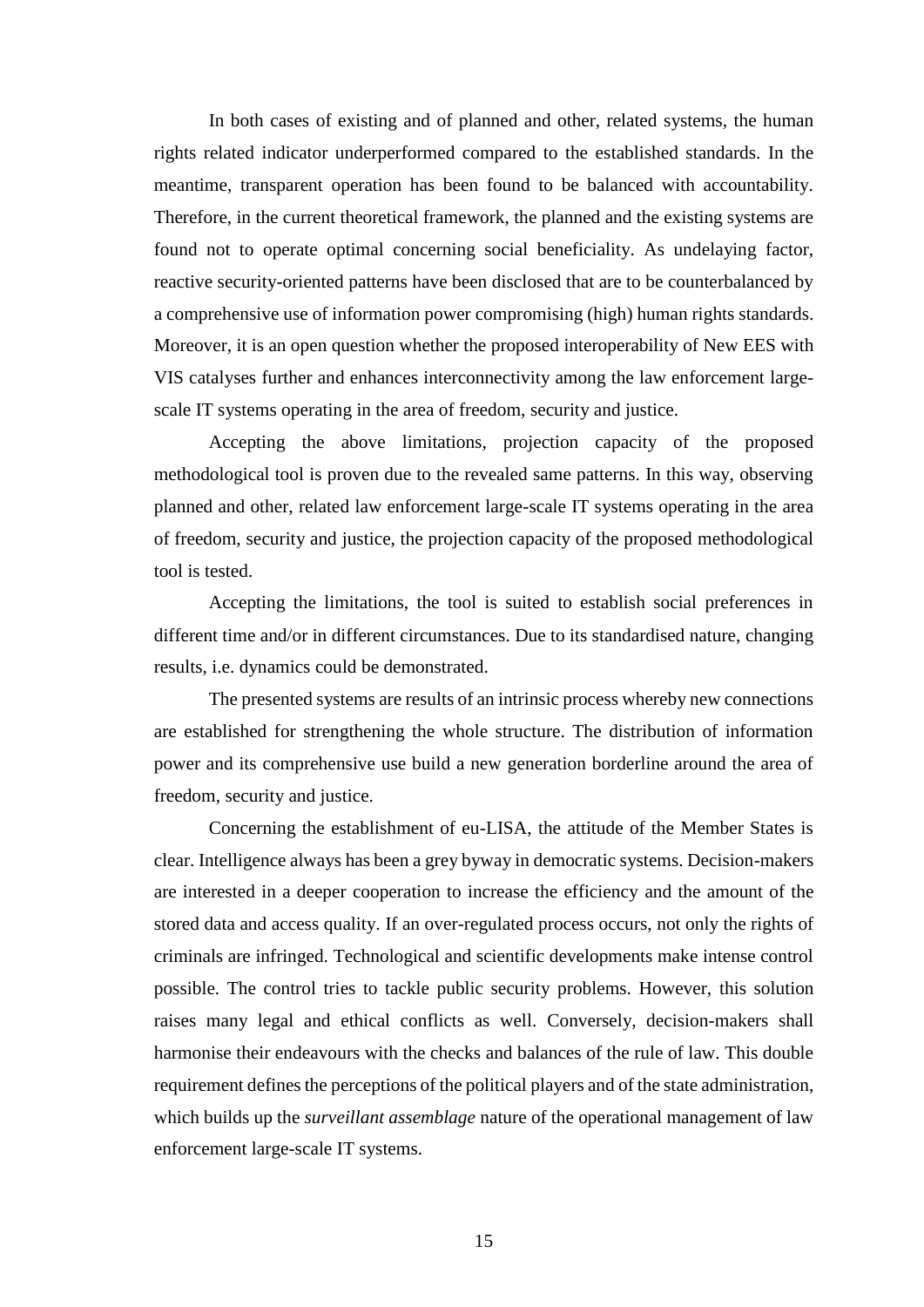Legal and irregular migration are two sides of the same regulation field. Law enforcement large-scale IT systems approach the end points of legal and irregular migration, since they can be used to facilitate and to secure border crossings of EU and third country nationals. The smart borders initiative presents the newest endeavours for the development of new (and related) large-scale IT systems in the area of freedom, security and justice. New technologies shall be harnessed to meet all the requirements including enhancing security and facilitating travel at the external borders.

To extend the point of the problem's interpretation, the society's acceptance of new technologies in criminal justice is crucial to be taken into account. Concerns with a new technology will decrease if the technology is fully integrated, accepted in the society. Several unanswered question are raised by its combination with the pure type immigration control that is envisioned to be a neutral policy facilitating the entry of those who have right to enter or reside, and preventing entry and ensuring removal of those without right to stay. These questions are clearly connected to the double requirement of enhancing security and facilitating travel as it was the key underlying dilemma in the context of the current research. The presented results on security and openness of *Schengenland* may help in their strategic assessment, which may be the subject of a further study.